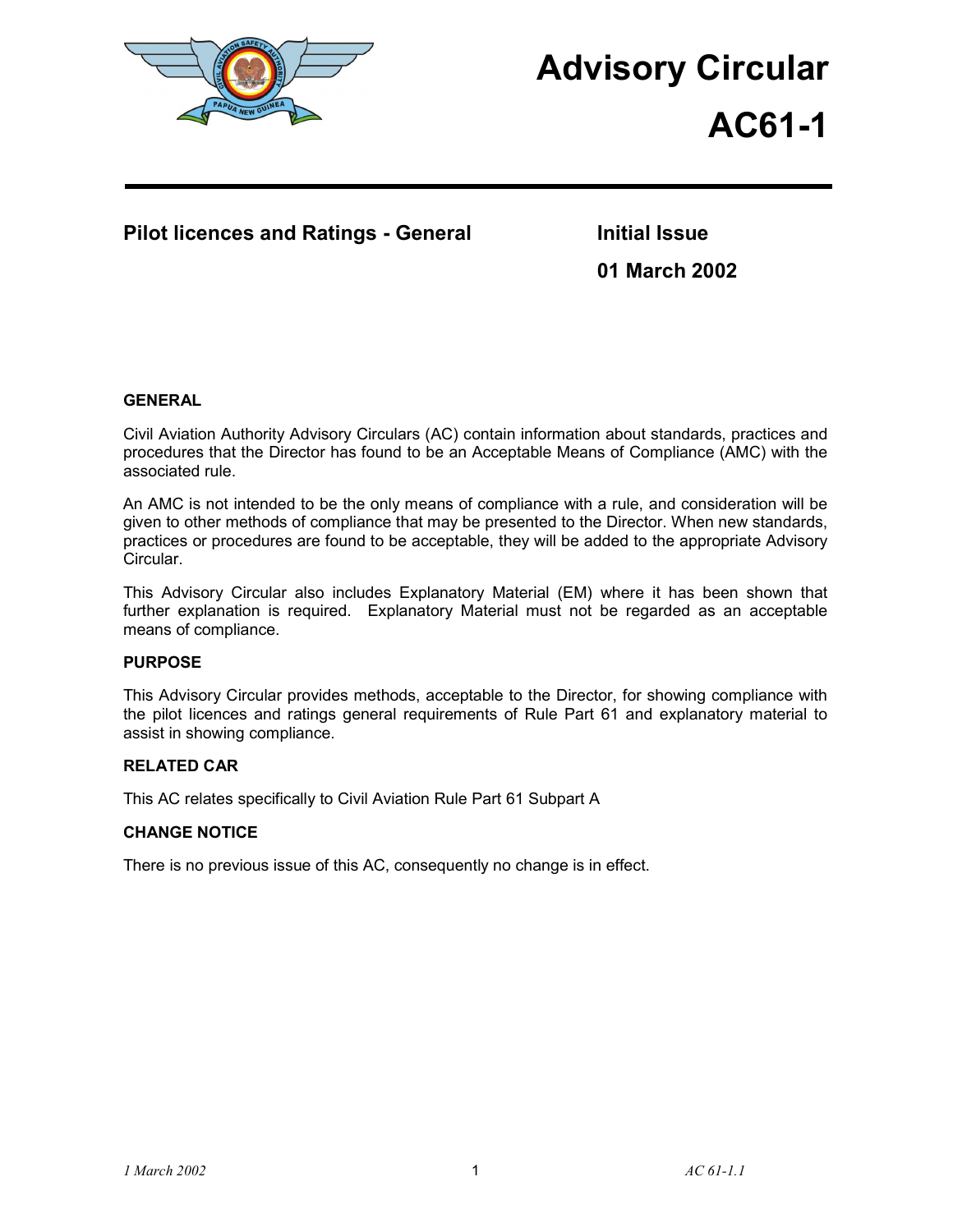## **INTRODUCTION**

Civil Aviation Rules, Part 61 – Pilot Licences and Ratings was introduced on 29 March 2002 and introduced the new pilot licensing requirements. Only those Rules that require further amplification are addressed in these Circulars, otherwise they are not identified. This Advisory Circular and the associated series of Advisory Circulars have been produced to support the Rule changes.

**Note:** AC61-1A has been split into separate Advisory Circulars — one for each Part 61 Subpart.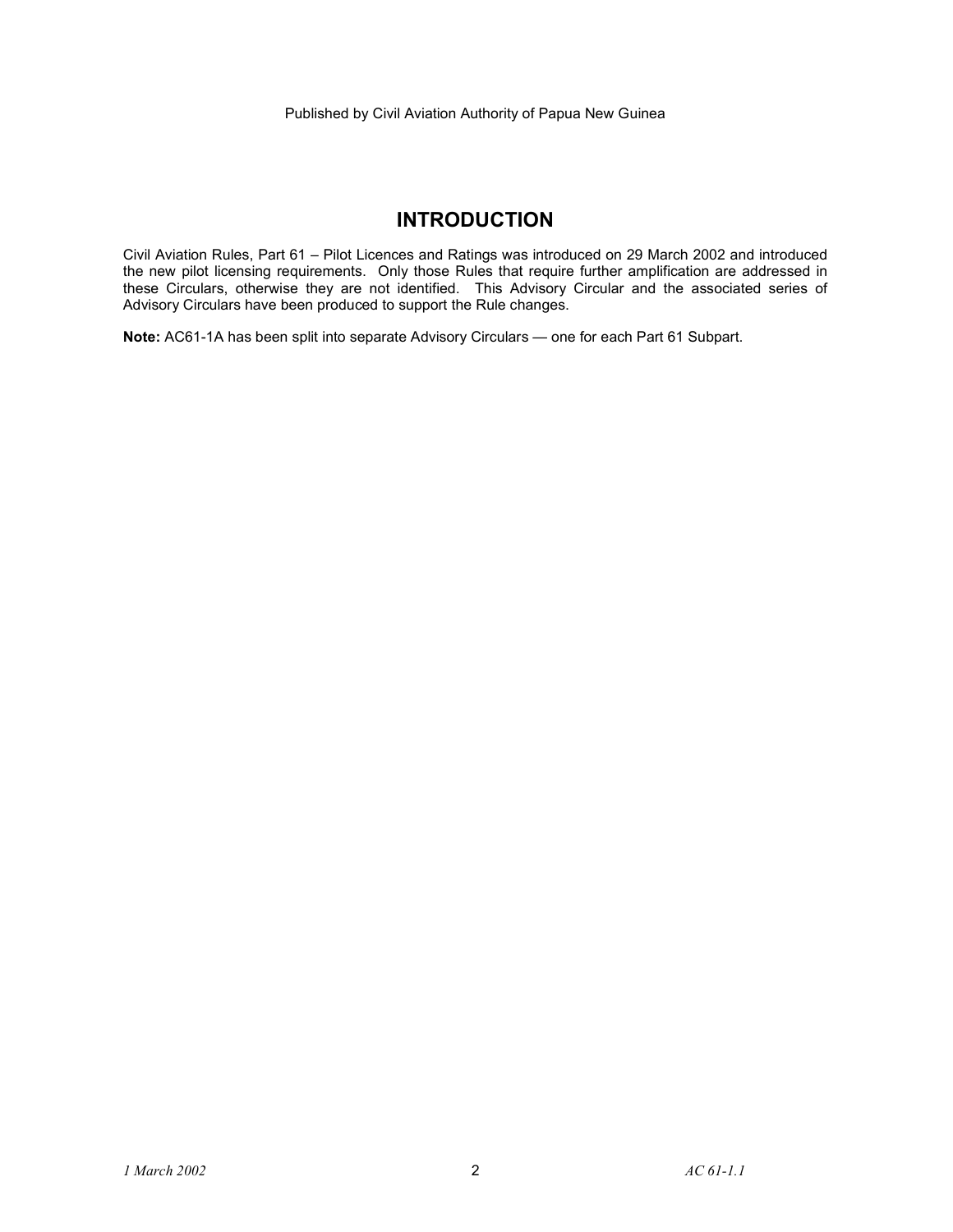| <b>SUBPART A - General</b>                     | $\overline{4}$   |
|------------------------------------------------|------------------|
| <b>Rule 61.3 Definitions and abbreviations</b> | 4                |
| Rule 61.7 Application and qualification        | 4                |
| Rule 61.17 Flight tests - prerequisites        | $\boldsymbol{4}$ |
| <b>Rule 61.31 Medical requirements</b>         | 4                |
| Rule 61.35 Biennial flight review              | $\boldsymbol{4}$ |
| Rule 61.37 Use of lower licence or rating      | 5                |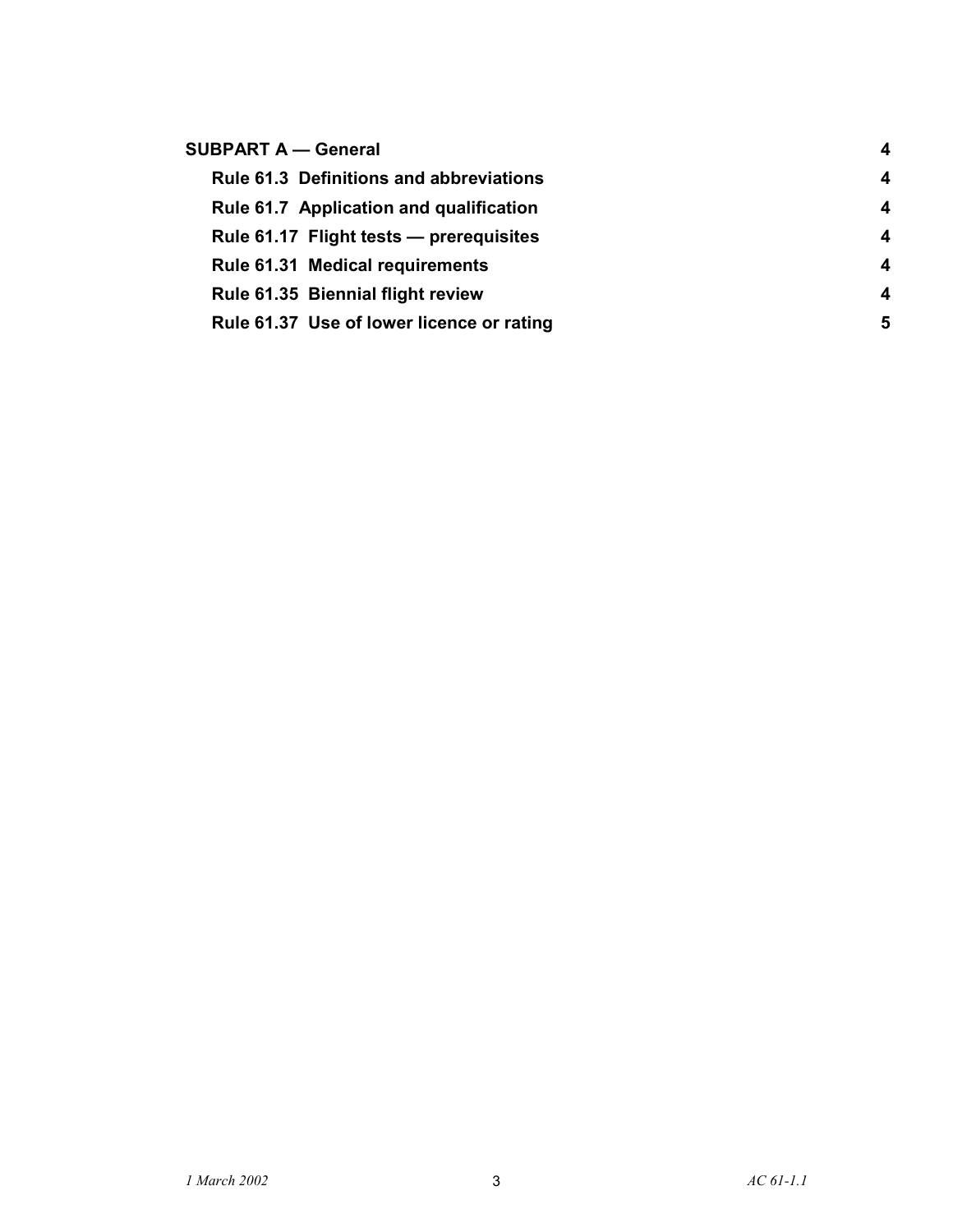## **SUBPART A — General**

## **Rule 61.3 Definitions and abbreviations**

Definitions and abbreviations which are used in more than one CAR Part are transferred, at the first opportunity, into Part 1 - Definitions and Abbreviations. Any ordinary word not explained in this rule or in Part 1 has the meaning given to it in the Concise Oxford Dictionary.

## **Rule 61.7 Application and qualification**

- (a) Rule 61.7 requires an application for a licence or rating to be made as specified on the appropriate form and to comply with all the eligibility requirements specified in the appropriate subpart
- (b) Where the advisory circular specifies a syllabus, compliance with that syllabus will satisfy the applicable requirements of the appropriate subpart. However the Director may also accept compliance with an alternative syllabus, or may accept alternative credits, provided the Director is satisfied that those alternatives are of a standard that is at least equivalent to the advisory circular syllabus and therefore meets the rule requirements.

## **Rule 61.17 Flight tests — prerequisites**

- (a) The flight examiner will check that the applicant has completed the required training and required flight experience before conducting the flight test.
- (b) Part 61 requires flight test applicants to have passed all the written examinations for that licence before taking the flight test.

## **Rule 61.31 Medical requirements**

There are a number of medical conditions that will cause either a temporary or permanent change in a person's health or fitness that renders them unfit to fly. These conditions are described in detail in Part 67, but for specific advice on whether a medical problem will result in a period of unfitness or not, a licence holder should consult an Aviation Medical Assessor before using the licence.

### **Rule 61.35 Biennial flight review**

- (a) Rule 61.35 details the BFR requirements that apply to holders of lifetime licences.
- (b) The BFR replaces recent experience or renewal flight test requirements. It does not, however, replace the requirements for specified experience within the previous 90 days before carrying passengers, or replace experience required for exercising the privileges of any rating. It is required every 2 years, and it is required for all Part 61 licence holders.
- (c) The BFR is based on the United States FAA model as described in FAA AC 61-98A. It is not a flight test, but is intended to ensure that all pilots are assessed periodically by a flight instructor and receive whatever instruction is required to ensure their continued proficiency.
- (d) A BFR will continue, and may be recorded in the pilot's logbook as flight instruction, until the flight instructor is satisfied that they can sign the flight review off in the pilot's logbook as having been satisfactorily completed.
- (e) The syllabus for the BFR is based on the flight test syllabus for the highest grade of licence required to be kept current by that flight review. However the flight instructor should also take account of the pilot's practical flying requirements, and should agree with the pilot as to where the flight review emphasis should be.
- (f) This rule only requires a pilot to complete one BFR in order to keep their licence current. However where a pilot is flying aircraft of very different types it is recommended that they undergo additional flight reviews in those different aircraft.
- (g) Where a pilot holds licences for more than one category of aircraft, a BFR is required for each category on which the pilot wishes to remain current.